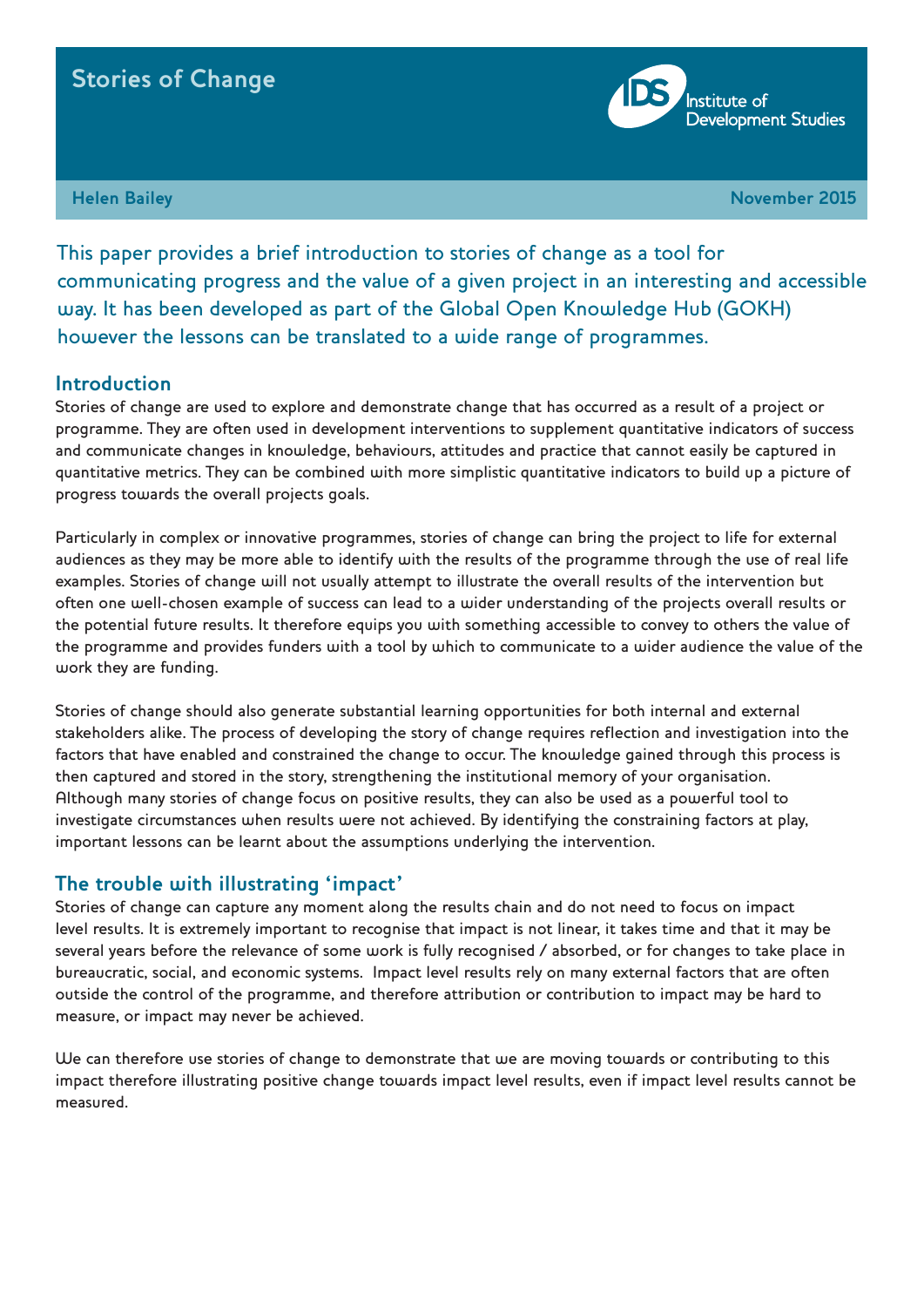## **Why stories of change are important for GOKH**

In the example of GOKH, 'impact' is defined as 'evidence-informed policy making and practice by development actors which will ultimately contribute to improvements in the lives of poor people'. To achieve this, GOKH aims to make research content open and available via a hub, which in turn makes it easier for knowledge intermediaries to provide access to that content in ways which are valued and used by policy makers and practitioners.

Changes in the preferences of individual actors (ways of doing / thinking / presenting) or in the framing of issues by organisations, may be the beginning of a movement along a 'pathway' towards impact level results. The utility of GOKH, the accessibility of research, the incremental change it makes to the Open Knowledge agenda, and the actions of partners, can and should illustrate positive change towards impact level results, even if impact level results of "evidence-informed policy making" cannot be measured.

It is therefore important to collect stories of change which document a range changes that have occurred as a direct result of GOKH. It is also important to document if and how activities / outputs have contributed to both anticipated and unanticipated changes along the results chain.

#### **Selecting the story**

To help you select the story of change you want to communicate you will need to consider the following:

- 1. Your **motivation** for developing the story;
- 2. The intended **audience** of your story;
- 3. The **type of issues** you would like to highlight; and
- 4. How you will **identify the example** to use in the story of change.

Stories of change can be a donor requirement, they could be used for marketing, for use in project proposals, and they could be used for internal learning processes or documenting change for the organisation. Stories of change can also satisfy a number of purposes at once. It is therefore important to carefully consider your motivation for developing the story of change.

If, for example, the story is required by a donor to demonstrate the results of a programme, you may wish to consult the programme's logical framework or theory of change to produce a list of possible changes the donors might be interested in. If the motivation is for organisational learning, then individuals within the organisation might be consulted to identify areas of learning or difficulty that would benefit from additional reflection. If it is for marketing or a project proposal, then you might want to explore a story that encapsulates and represents collective results that are common throughout the programme.

Once you have thought about the audience, your motivation for developing the story, and the type of issues you would like to write about, you might need to carry out some additional consultations with stakeholder to help you identify the story. Some common ways to explore stories are:

- **• Surveys and interviews** to investigate changes that your organisation might not be aware of. You might wish to send a short survey to partners, participants, and/or beneficiaries to identify results that you wish to explore further. Respondents should be asked about anticipated and unanticipated changes.
- **• Focus groups** when key stakeholder numbers are smaller. It also allows a space for discussion and debate on the changes that have occurred.
- **• Informal discussions** happen all the time and can be a useful way to find out about changes without the need to invest resources into the selection process.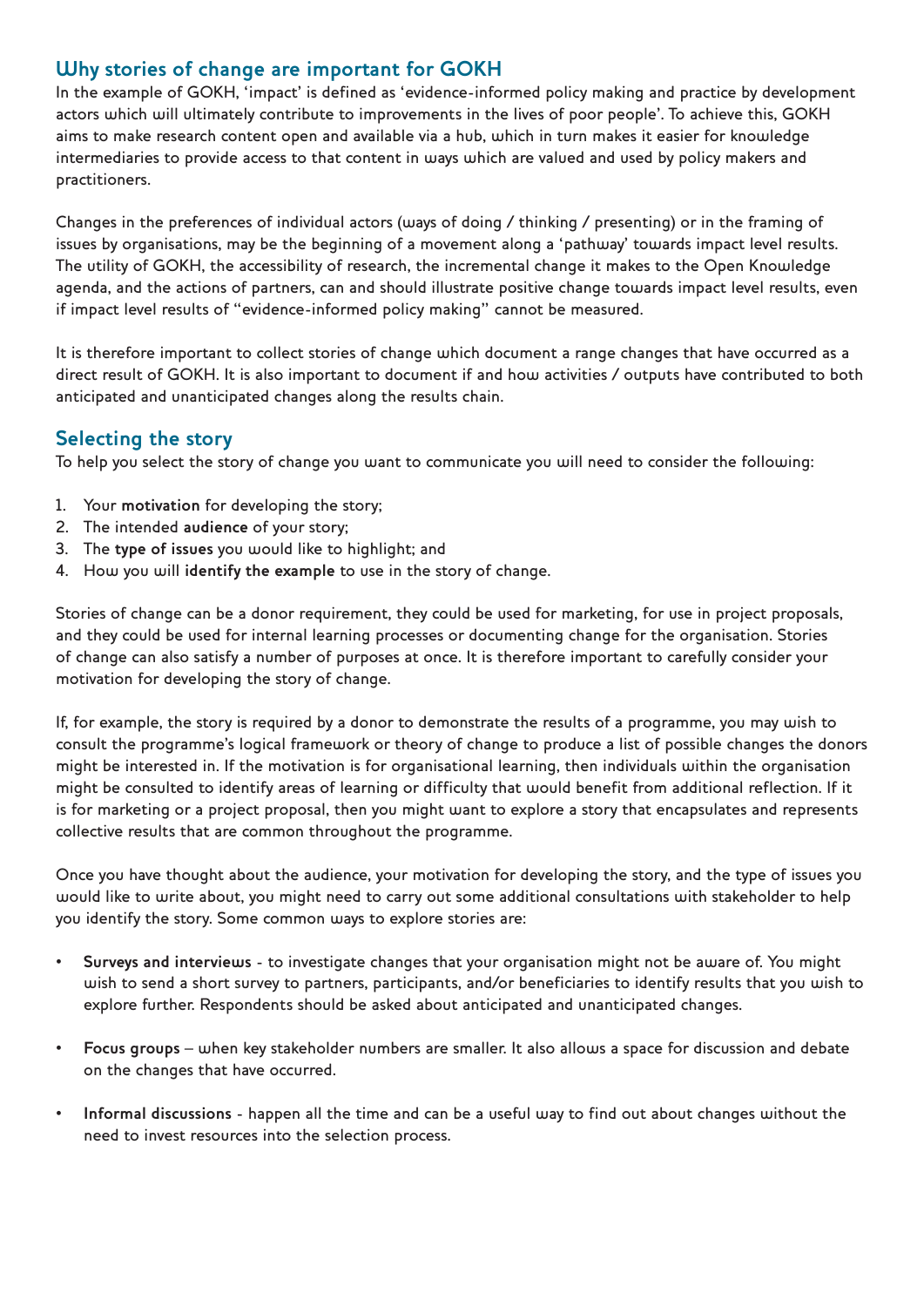## **Collecting the evidence**

It is important not to make assumptions about the causal linkages within your story. The process of collecting the evidence should not just be used as a means to support your claims, it should be used to test them and find out more about the mechanisms at play.

The influence the story has on its audience will depend on the extent to which you can evidence your claims. You must be able to clearly articulate who influenced the changed, how this happened, why it happened, and when it happened. Evidence turns an anecdotal story into a meaningful story of change. However, a story of change should also be engaging and accessible. One needs to makes sure the evidence is available without the document being heavily footnoted.

Data sources may include: interviews, citations; photos; emails; policy documents; event agenda; briefing notes; funding bids; project documents and news items. The type of evidence and the data sources you select are entirely dependent on the nature of the story and the availability and accessibility of the evidence. When possible, triangulating and validating the evidence across the data sources will strengthen your claims but even in areas of your story with weaker evidence, transparency is required to demonstrate the relative strength of evidence.

You must be mindful of confidentiality issues when quoting sources and seek the required approval or anonymise the data sources where necessary.

#### **Writing the story**

Stories of change often need to communicate complex changes to a variety of specialist and non-specialist audiences. They need to be concise, clear, accessible, and engaging while also demonstrating evidence to support their claims. It is often a challenge to satisfy these competing demands, but you might wish to think about it in terms of the following:

- Target the story to your audience, pitch it at an appropriate level, and write it in a style that is accessible for a non-expert audience;
- Contain interesting and relevant information and make it simple and powerful;
- Make it very concise and engaging by concentrating on one change per story;
- Make it easy to navigate, digest and extract information from; and
- Include the 'human factor' by including photos and quotes to help bring this out.

In addition, the following template can be used to provide some structure to the story:

**Introduction/Executive summary** – A couple of paragraphs summing up the story

**Baseline** – Explain what the situation was before the intervention. This sets the scene for the reader and identifies the development challenge the project aimed to address.

**Intervention** – Outline what the activities and outputs were that contributed to the change.

**Results** (short / medium / long) – Outline the results and be clear about the extent to which you can demonstrate attribution or contribution using the available evidence. Be clear about the claims and whether you have achieved impact, or whether the story is demonstrating positive changes towards impact. It is also important to talk about the enabling and constraining factors influencing the change.

**Conclusion** – Outline the lessons learnt and the wider implications of the story.

If possible, you should weave the evidence into the baseline, intervention, and results section of the story.